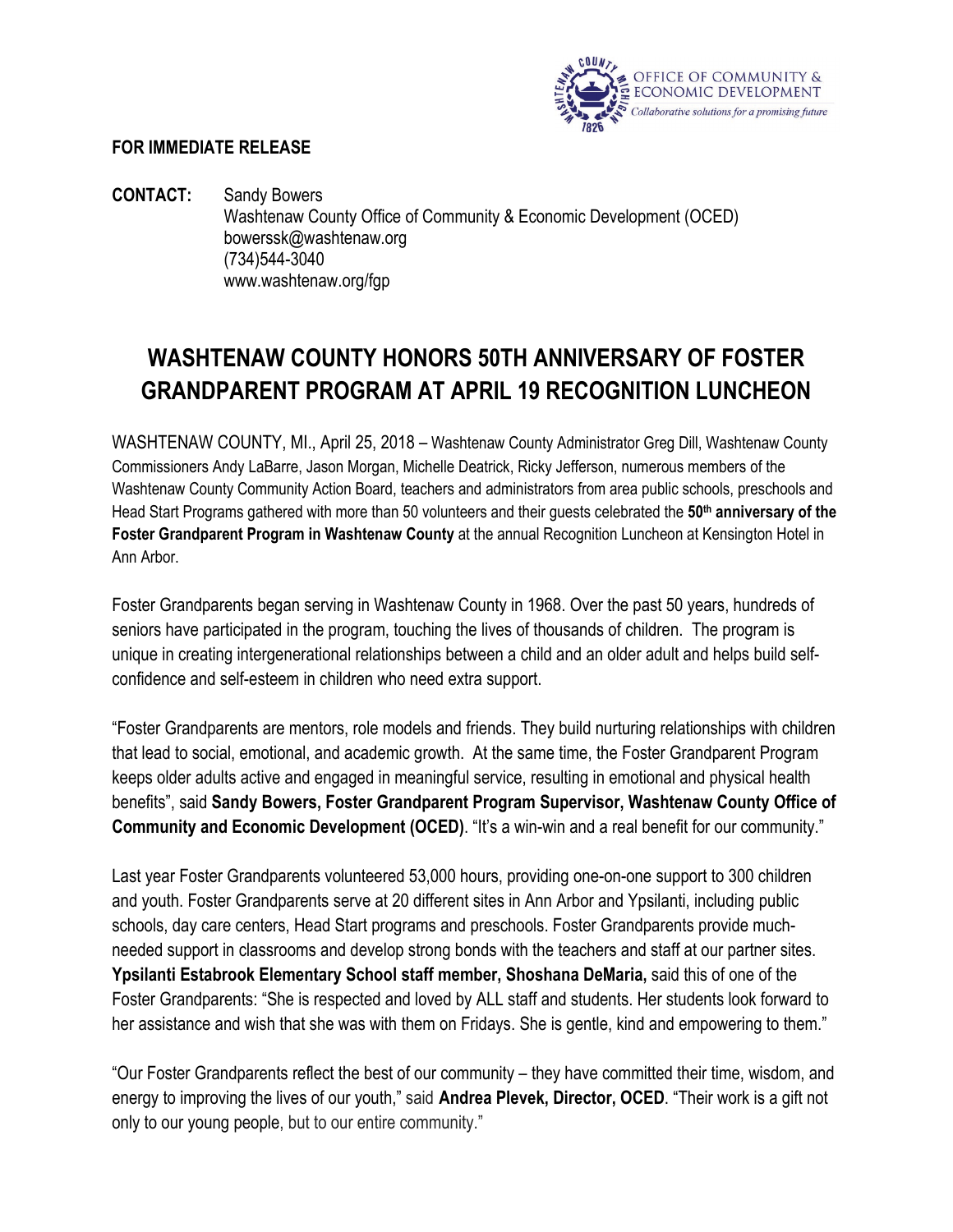Volunteer sites report academic and social/emotional gains of the students matched with Foster Grandparents. **Cathy Glei, Kindergarten Teacher, Ann Arbor Eberwhite Elementary School and host to Foster Grandparent** said: "Thank you for directing this amazing program that pairs seniors with kids to make a difference," after sharing a success story.

"When I hear these stories, and observe the Foster Grandparents, I know that they are making a difference in the lives of children, and that the Foster Grandparent Program benefits everyone it touches," said Ms. Bowers.

Honorees at the Recognition luncheon include: Outstanding Service Award: Glorestine Davis Role Model Award: Anna Napier Dedication Award: Janet Smith Inspiration Award: Hazel Smith Shining Star Award: Harriet Hicks Shining Star Award: Karen Meyer

Other Honorees included:

| 1 Year of Service  |                        |  |
|--------------------|------------------------|--|
|                    | Jacqueline Browder     |  |
|                    | Florence Lawson        |  |
|                    | Rebecca McKenzie       |  |
|                    | <b>Beverly Adams</b>   |  |
|                    | Njeri Ali              |  |
|                    | <b>Rochelle Tanter</b> |  |
|                    | Priscilla Rice         |  |
|                    | Barbara Boothe         |  |
|                    |                        |  |
| 2 Years of Service |                        |  |
|                    | Glenn Bound            |  |
|                    | Aletha Fortune         |  |
|                    | Metta Leonard          |  |
|                    | Sonia Leslie           |  |
|                    | Leotha Letang          |  |
|                    | Karen Meyer            |  |
|                    | Calisa Reid            |  |
|                    | <b>Beverly Simms</b>   |  |
|                    | Dorothy Williams       |  |
|                    |                        |  |
| 3 Years of Service |                        |  |
|                    | Claudia Gardner        |  |
|                    | Barbara Owens          |  |
|                    |                        |  |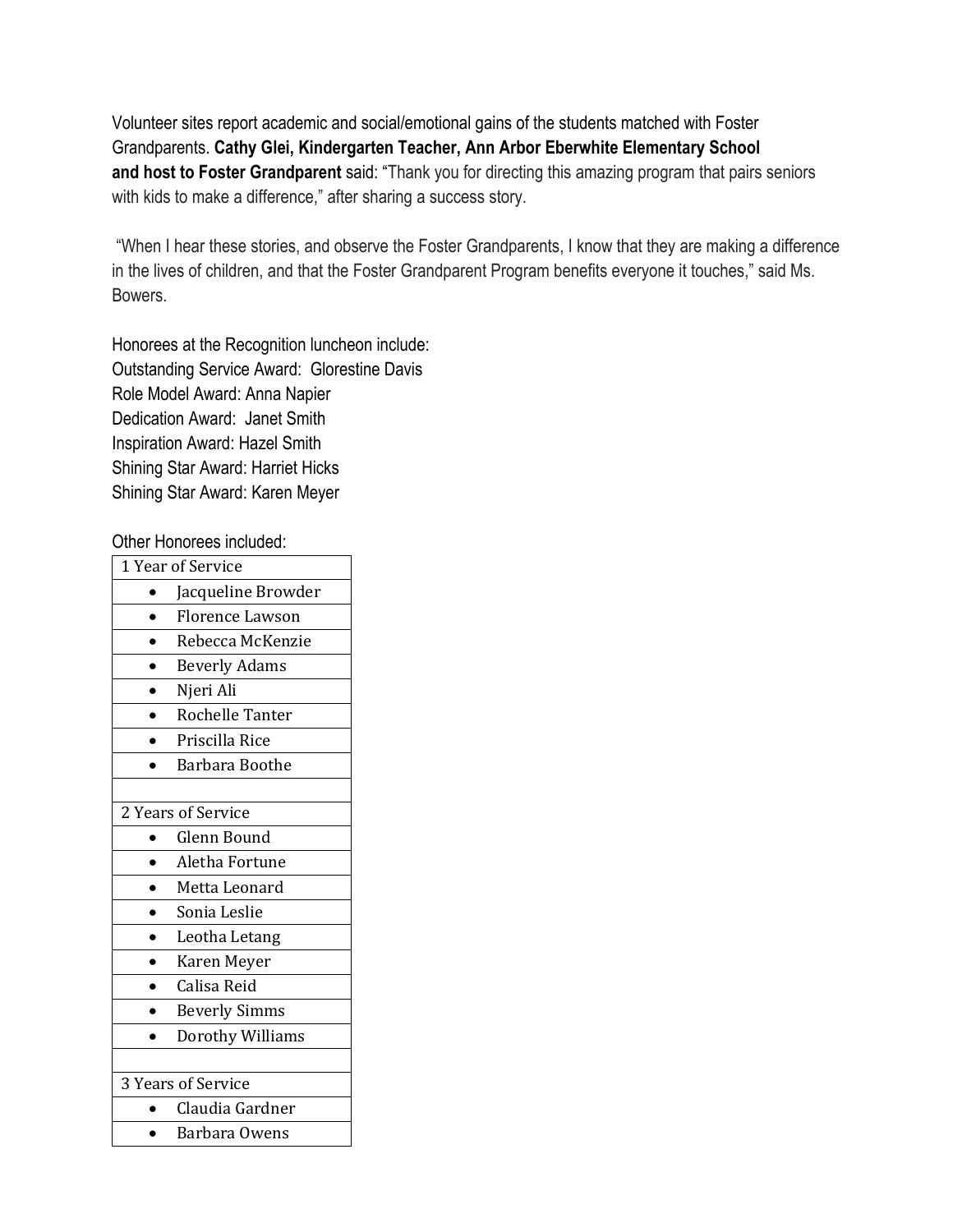| Joyce Troy                            |  |  |
|---------------------------------------|--|--|
| Mary Tucker                           |  |  |
|                                       |  |  |
| 4 Years of Service                    |  |  |
| <b>Latrall Phelps</b>                 |  |  |
| Harriet Hicks                         |  |  |
| Patricia Taylor                       |  |  |
| Teresa McCullough                     |  |  |
| Joanne Whitfield                      |  |  |
|                                       |  |  |
| 5 Years of Service                    |  |  |
| Rubye Ogburn                          |  |  |
|                                       |  |  |
| 6 Years of Service                    |  |  |
| <b>Ivory Gaines</b>                   |  |  |
| Queen McGaughy                        |  |  |
| Eileen Moore                          |  |  |
| <b>Edward Ruffin</b>                  |  |  |
| Janet Smith                           |  |  |
| Judith Webster                        |  |  |
|                                       |  |  |
| 7 Years of Service                    |  |  |
| <b>Beatrice Balmer</b>                |  |  |
| Rose Marie Brown                      |  |  |
| Glendia Edwards                       |  |  |
| Gloria Lewis                          |  |  |
| Anna Napier                           |  |  |
| <b>Gwendolyn Palmer</b>               |  |  |
|                                       |  |  |
| 8 Years of Service                    |  |  |
| Patricia Lee                          |  |  |
| 9 Years of Service                    |  |  |
|                                       |  |  |
| Hang Lang<br><b>Phyllis Patterson</b> |  |  |
| Ruth Kilbury                          |  |  |
| Michelle McClellan                    |  |  |
| Virginia Robinson                     |  |  |
|                                       |  |  |
| 10 Years of Service                   |  |  |
| <b>Gladys Beaty</b>                   |  |  |
|                                       |  |  |
|                                       |  |  |